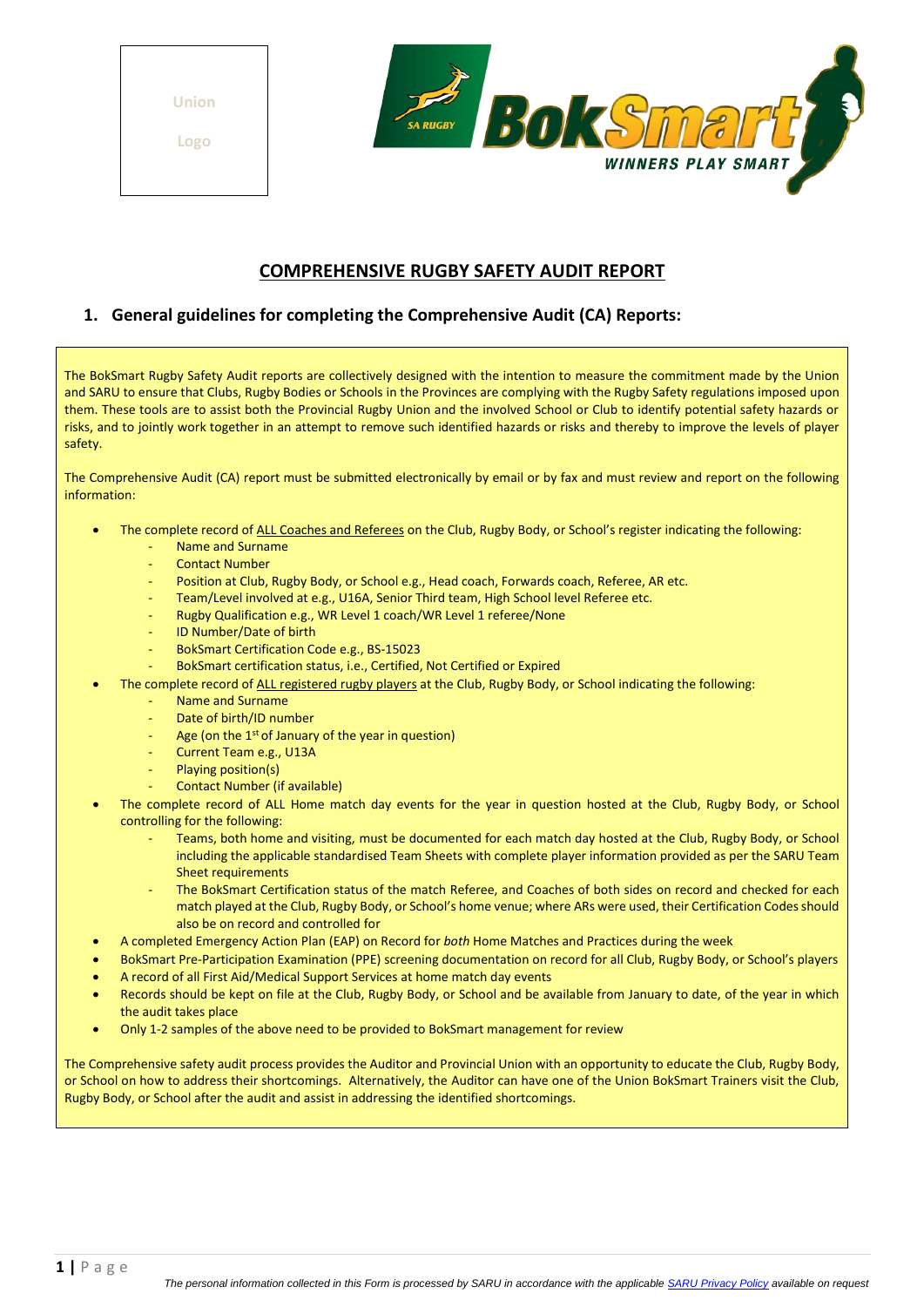## **1.PARTICULARS OF THE CLUB, RUGBY BODY, OR SCHOOL**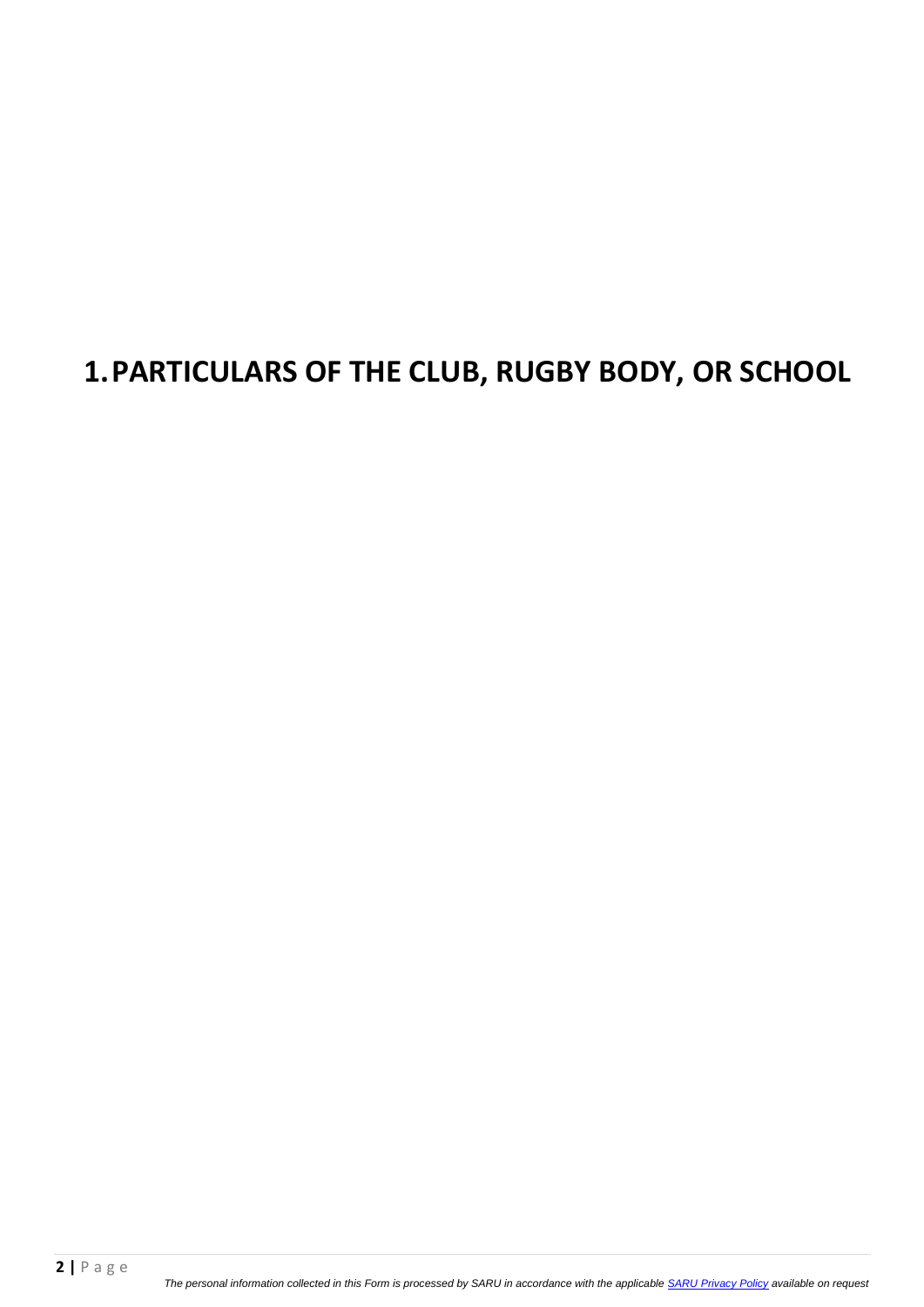| <b>NAME OF CLUB,</b>                      |                                                                                      |  |
|-------------------------------------------|--------------------------------------------------------------------------------------|--|
| <b>RUGBY BODY, OR</b>                     |                                                                                      |  |
| <b>SCHOOL</b>                             |                                                                                      |  |
| <b>PHYSICAL ADDRESS</b>                   |                                                                                      |  |
| <b>PROVINCE/UNION</b><br><b>AFFILIATE</b> | <b>RESPONSIBLE</b><br><b>PERSON AT CLUB</b><br><b>RUGBY BODY OR</b><br><b>SCHOOL</b> |  |
| <b>CONTACT NUMBER</b>                     | <b>SIGNATURE</b><br>(REPRESENTATIVE)                                                 |  |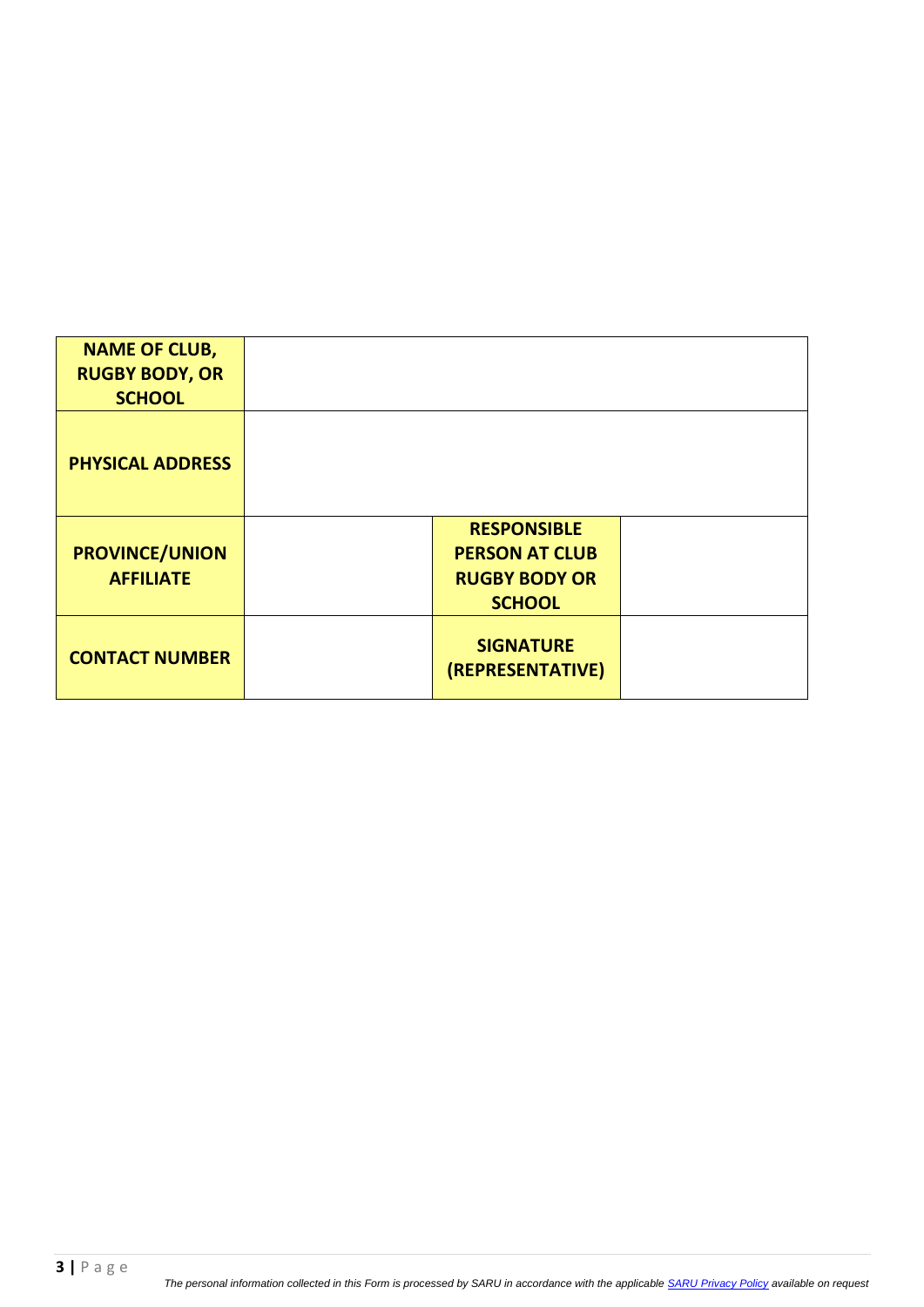# **2.PARTICULARS OF THE CLUB, RUGBY BODY, OR SCHOOL'S COACHING AND REFEREEING STAFF**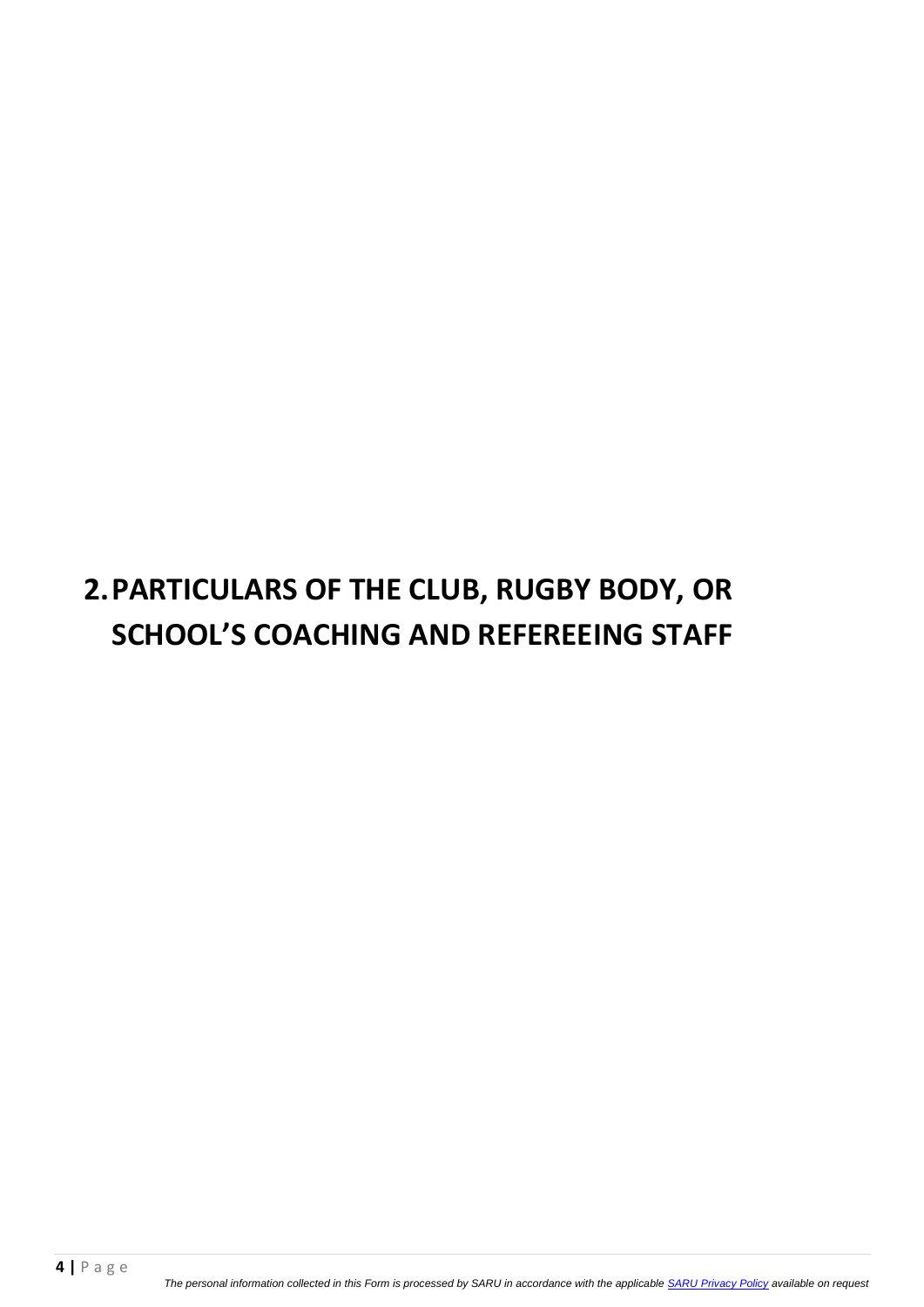| No.                                                      |  |  |  |
|----------------------------------------------------------|--|--|--|
| <b>Coach/Referee or</b><br><b>Coach &amp; Referee</b>    |  |  |  |
| <b>Name and Surname</b>                                  |  |  |  |
| <b>Contact Number</b>                                    |  |  |  |
| <b>Position at Club, Rugby</b><br><b>Body, or School</b> |  |  |  |
| <b>Coaching/Refereeing</b><br><b>Qualification</b>       |  |  |  |
| <b>ID</b> number/<br><b>Date of Birth</b>                |  |  |  |
| <b>BokSmart Certification</b><br><b>Number (BS-)</b>     |  |  |  |
| <b>Certification Expiry</b><br>date                      |  |  |  |
| <b>Team/Division</b>                                     |  |  |  |
| No.                                                      |  |  |  |
| <b>Coach/Referee or</b><br><b>Coach &amp; Referee</b>    |  |  |  |
| <b>Name and Surname</b>                                  |  |  |  |
| <b>Contact Number</b>                                    |  |  |  |
| <b>Position at Club, Rugby</b><br><b>Body, or School</b> |  |  |  |
| <b>Coaching/Refereeing</b><br><b>Qualification</b>       |  |  |  |
| ID number/<br><b>Date of Birth</b>                       |  |  |  |
| <b>BokSmart Certification</b><br><b>Number (BS-)</b>     |  |  |  |
| <b>Certification Expiry</b><br>date                      |  |  |  |
| <b>Team/Division</b>                                     |  |  |  |
| No.                                                      |  |  |  |
| <b>Coach/Referee or</b><br><b>Coach &amp; Referee</b>    |  |  |  |
| <b>Name and Surname</b>                                  |  |  |  |
| <b>Contact Number</b>                                    |  |  |  |
| <b>Position at Club, Rugby</b><br><b>Body, or School</b> |  |  |  |
| <b>Coaching/Refereeing</b><br><b>Qualification</b>       |  |  |  |
| <b>ID</b> number/<br><b>Date of Birth</b>                |  |  |  |
| <b>BokSmart Certification</b><br><b>Number (BS-)</b>     |  |  |  |
| <b>Certification Expiry</b><br>date                      |  |  |  |
| <b>Team/Division</b>                                     |  |  |  |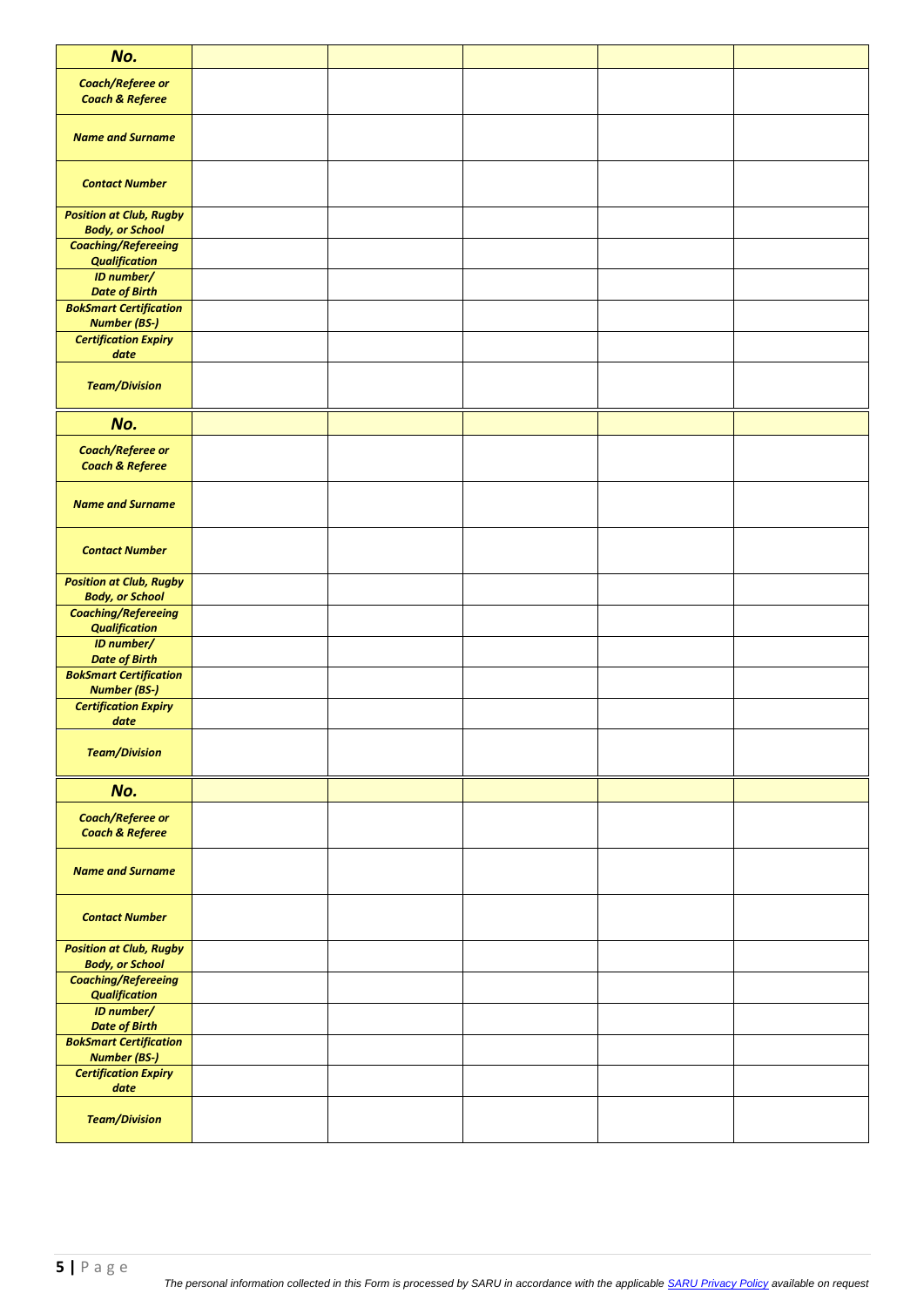## **3.PARTICULARS OF THE CLUB, RUGBY BODY, OR SCHOOL'S RUGBY PLAYERS**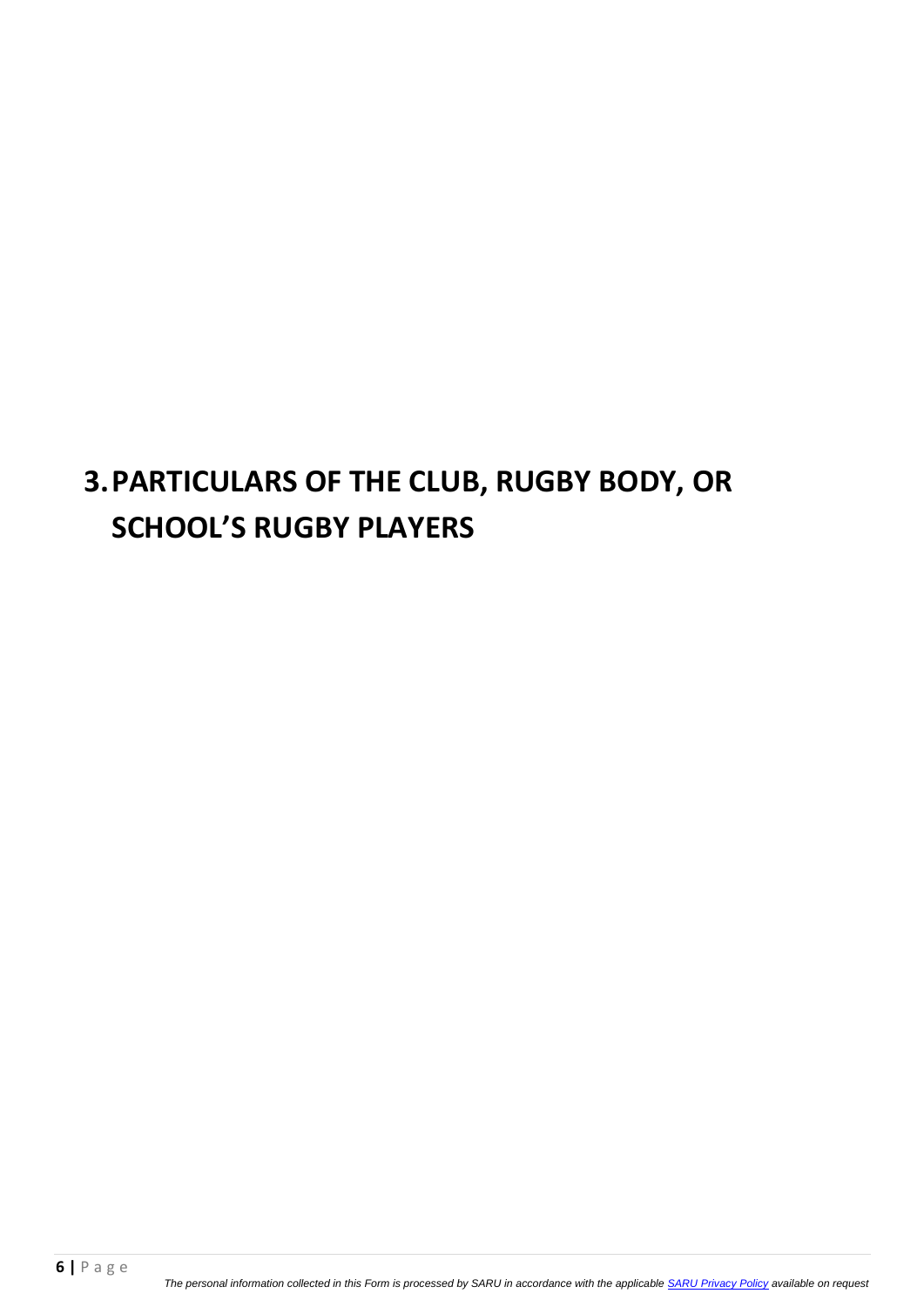| No.                                                                          |  |  |  |
|------------------------------------------------------------------------------|--|--|--|
| <b>Name and Surname</b>                                                      |  |  |  |
| ID number/<br><b>Date of Birth</b>                                           |  |  |  |
| Age (on 1 <sup>st</sup> January of<br>this year)                             |  |  |  |
| <b>Contact Number</b>                                                        |  |  |  |
| <b>Playing position</b>                                                      |  |  |  |
| <b>Current Team</b>                                                          |  |  |  |
| <b>Parent/legal guardian</b><br>(where applicable)                           |  |  |  |
| <b>Contact Number for</b><br>parents/legal<br>guardian (where<br>applicable) |  |  |  |

| No.                                                                          |  |  |  |
|------------------------------------------------------------------------------|--|--|--|
| <b>Name and Surname</b>                                                      |  |  |  |
| ID number/<br><b>Date of Birth</b>                                           |  |  |  |
| Age (on 1 <sup>st</sup> January of<br>this year)                             |  |  |  |
| <b>Contact Number</b>                                                        |  |  |  |
| <b>Playing position</b>                                                      |  |  |  |
| <b>Current Team</b>                                                          |  |  |  |
| <b>Parent/legal guardian</b><br>(where applicable)                           |  |  |  |
| <b>Contact Number for</b><br>parents/legal<br>guardian (where<br>applicable) |  |  |  |

| No.                                                                          |  |  |  |
|------------------------------------------------------------------------------|--|--|--|
| <b>Name and Surname</b>                                                      |  |  |  |
| <b>ID number/</b><br><b>Date of Birth</b>                                    |  |  |  |
| Age (on 1 <sup>st</sup> January of<br>this year)                             |  |  |  |
| <b>Contact Number</b>                                                        |  |  |  |
| <b>Playing position</b>                                                      |  |  |  |
| <b>Current Team</b>                                                          |  |  |  |
| <b>Parent/legal guardian</b><br>(where applicable)                           |  |  |  |
| <b>Contact Number for</b><br>parents/legal<br>guardian (where<br>applicable) |  |  |  |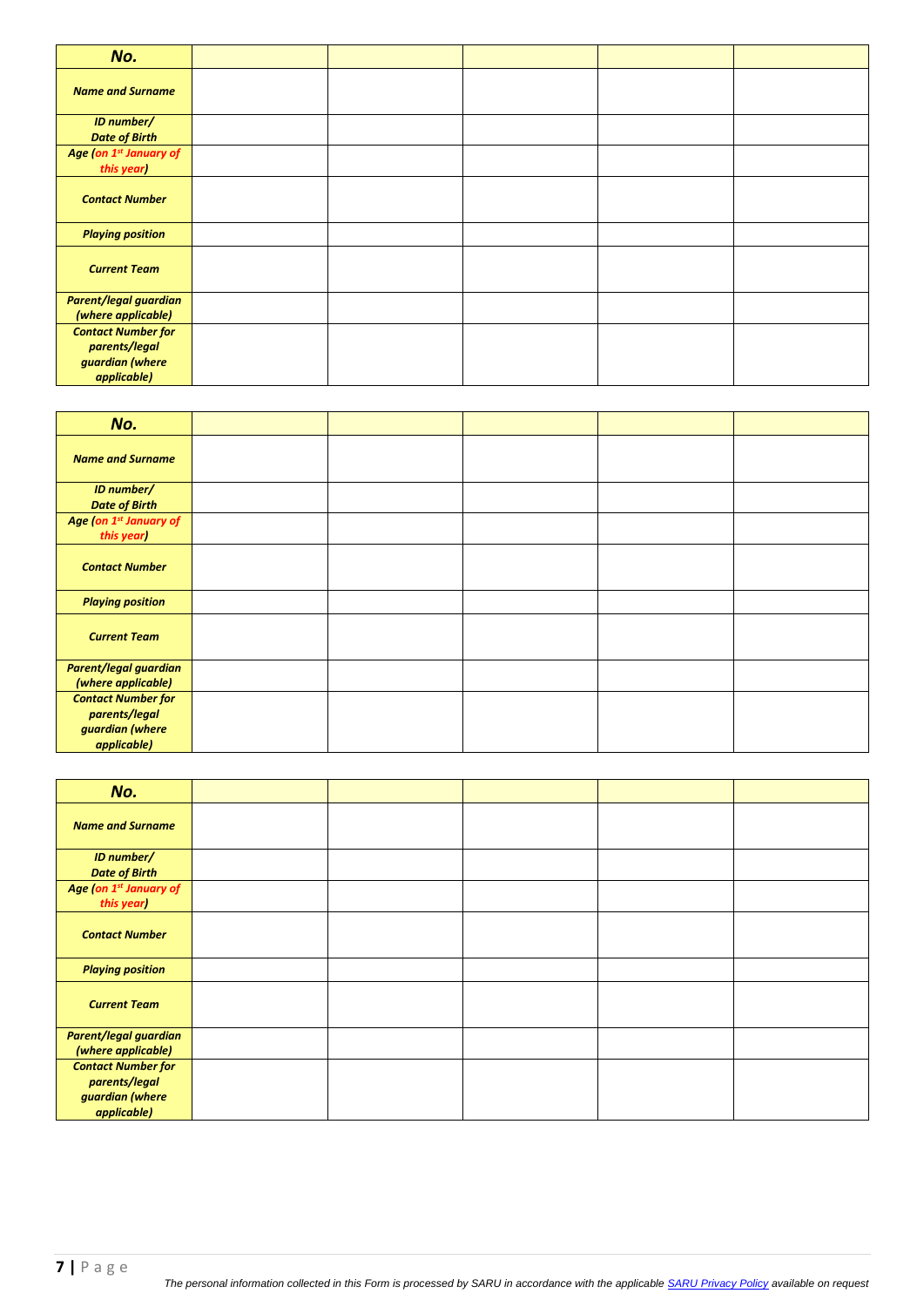## **4.MATCH REPORT FORMAT FOR MATCH DAY CONTROLS**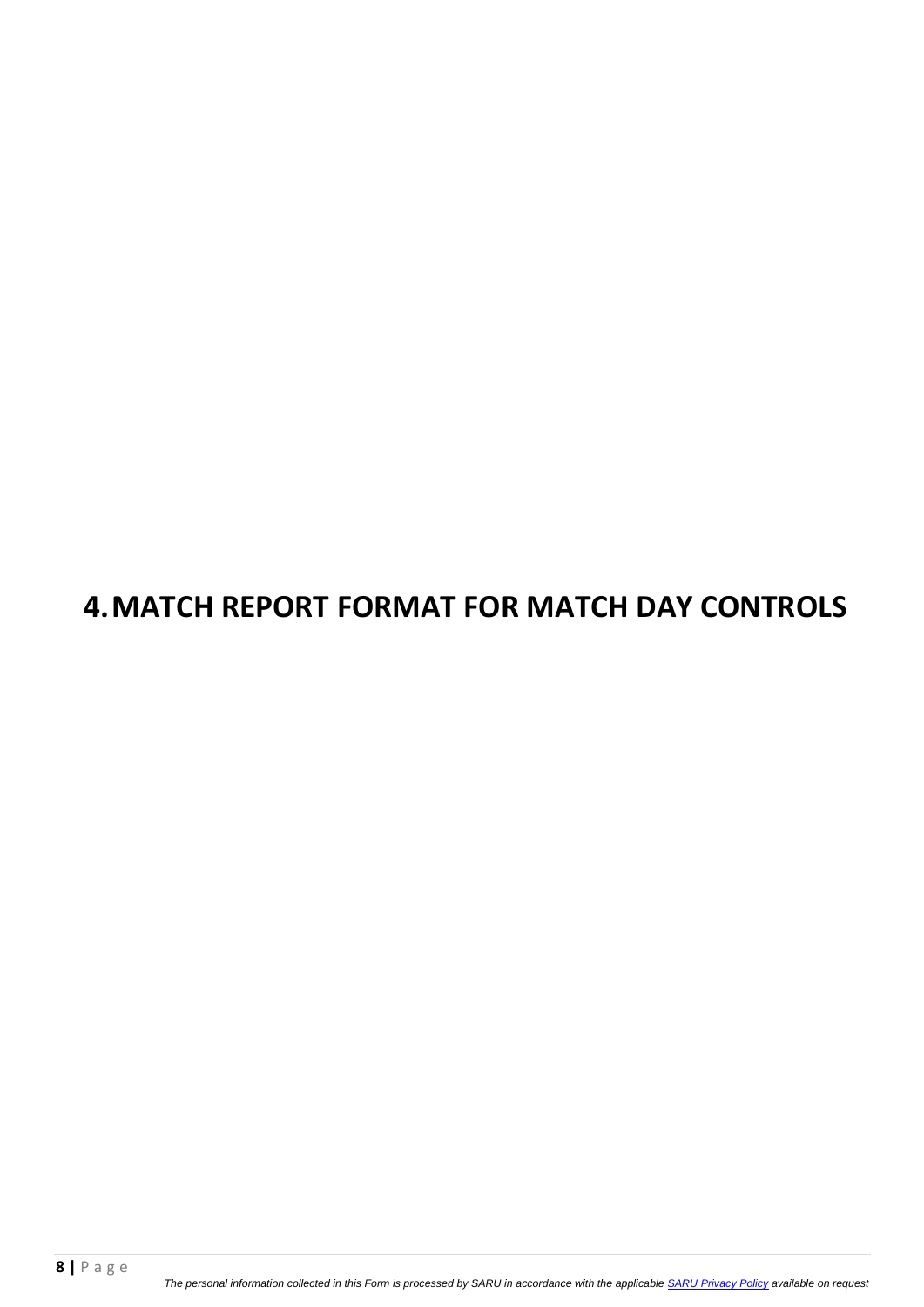| The personal information collected in this Form is processed by SARU in accordance with the |
|---------------------------------------------------------------------------------------------|
| applicable <b>SARU Privacy Policy</b> available on request                                  |

|                           |                                      | Competition/Age grade: ______________    |              |                   |       |                                                                                                       |                                      |                           |                  |             |
|---------------------------|--------------------------------------|------------------------------------------|--------------|-------------------|-------|-------------------------------------------------------------------------------------------------------|--------------------------------------|---------------------------|------------------|-------------|
| Field:                    |                                      |                                          | Date:        |                   |       |                                                                                                       |                                      |                           |                  |             |
|                           |                                      |                                          |              |                   |       |                                                                                                       | BokSmart Code Referee (BS-number): → |                           |                  |             |
| <b>BokSmart</b>           |                                      |                                          |              |                   |       |                                                                                                       |                                      | $BS-$                     |                  |             |
| Codes<br>$(BS-numbers)$ : |                                      | Visiting Team Coach: Visiting Team Coach |              |                   |       |                                                                                                       |                                      |                           |                  |             |
| Result:                   | Home team                            |                                          |              | Halftime score:   |       |                                                                                                       | Fulltime score:                      | Tries:                    |                  |             |
|                           | <b>Visiting team</b>                 |                                          |              | Halftime score:   |       |                                                                                                       | Fulltime score:                      |                           | Tries:           |             |
| Visible                   | First Aider or Rugby Medic Present & | Y / N                                    |              | Present & Visible |       | Emergency Spinal Immobilisation Equipment (Spinal<br>Board, Neck Collar, Spider Harness, Head Blocks) | Y / N                                | Emergency Action Plan EAP |                  | Y/N         |
| No.                       |                                      | <b>NAME &amp; SURNAME</b>                | <b>Tries</b> |                   | Conv. | <b>SCORERS</b><br><b>Penalty</b>                                                                      | <b>Drops</b>                         | Sin Bin                   | <b>JUDICIARY</b> | Order Off   |
| 15                        |                                      |                                          |              |                   |       |                                                                                                       |                                      |                           |                  |             |
| 14                        |                                      |                                          |              |                   |       |                                                                                                       |                                      |                           |                  |             |
| 13                        |                                      |                                          |              |                   |       |                                                                                                       |                                      |                           |                  |             |
| 12                        |                                      |                                          |              |                   |       |                                                                                                       |                                      |                           |                  |             |
| 11                        |                                      |                                          |              |                   |       |                                                                                                       |                                      |                           |                  |             |
| 10                        |                                      |                                          |              |                   |       |                                                                                                       |                                      |                           |                  |             |
| 9                         |                                      |                                          |              |                   |       |                                                                                                       |                                      |                           |                  |             |
| 8                         |                                      |                                          |              |                   |       |                                                                                                       |                                      |                           |                  |             |
| $\overline{7}$            |                                      |                                          |              |                   |       |                                                                                                       |                                      |                           |                  |             |
| 6                         |                                      |                                          |              |                   |       |                                                                                                       |                                      |                           |                  |             |
| 5                         |                                      |                                          |              |                   |       |                                                                                                       |                                      |                           |                  |             |
| 4                         |                                      |                                          |              |                   |       |                                                                                                       |                                      |                           |                  |             |
| 3                         |                                      |                                          |              |                   |       |                                                                                                       |                                      |                           |                  |             |
| $\overline{2}$            |                                      |                                          |              |                   |       |                                                                                                       |                                      |                           |                  |             |
| 1                         |                                      |                                          |              |                   |       |                                                                                                       |                                      |                           |                  |             |
|                           | <b>Penalty Tries</b>                 |                                          |              |                   |       |                                                                                                       |                                      |                           |                  |             |
| <b>RESERVES</b>           |                                      |                                          |              |                   |       |                                                                                                       |                                      |                           |                  |             |
| 16                        |                                      |                                          |              |                   |       |                                                                                                       |                                      |                           |                  |             |
| 17                        |                                      |                                          |              |                   |       |                                                                                                       |                                      |                           |                  |             |
| 18                        |                                      |                                          |              |                   |       |                                                                                                       |                                      |                           |                  |             |
| 19                        |                                      |                                          |              |                   |       |                                                                                                       |                                      |                           |                  |             |
| 20                        |                                      |                                          |              |                   |       |                                                                                                       |                                      |                           |                  |             |
| $\overline{21}$           |                                      |                                          |              |                   |       |                                                                                                       |                                      |                           |                  |             |
| 22                        |                                      |                                          |              |                   |       |                                                                                                       |                                      |                           |                  |             |
| (23)                      |                                      |                                          |              |                   |       |                                                                                                       |                                      |                           |                  |             |
|                           | REPLACEMENTS (Tactical):             |                                          |              |                   |       |                                                                                                       |                                      |                           |                  |             |
| No.                       | <b>Substitute</b>                    |                                          |              |                   | For   | No.                                                                                                   | <b>Replaced Player</b>               |                           |                  | <b>Time</b> |
|                           |                                      |                                          |              |                   | For   |                                                                                                       |                                      |                           |                  |             |

| <b>REPLACEMENT (Blood Bin):</b> |                                               |  |
|---------------------------------|-----------------------------------------------|--|
|                                 | For<br>For<br>For<br>For<br>For<br>For<br>For |  |

|  | For |  |  |
|--|-----|--|--|
|  | For |  |  |
|  | For |  |  |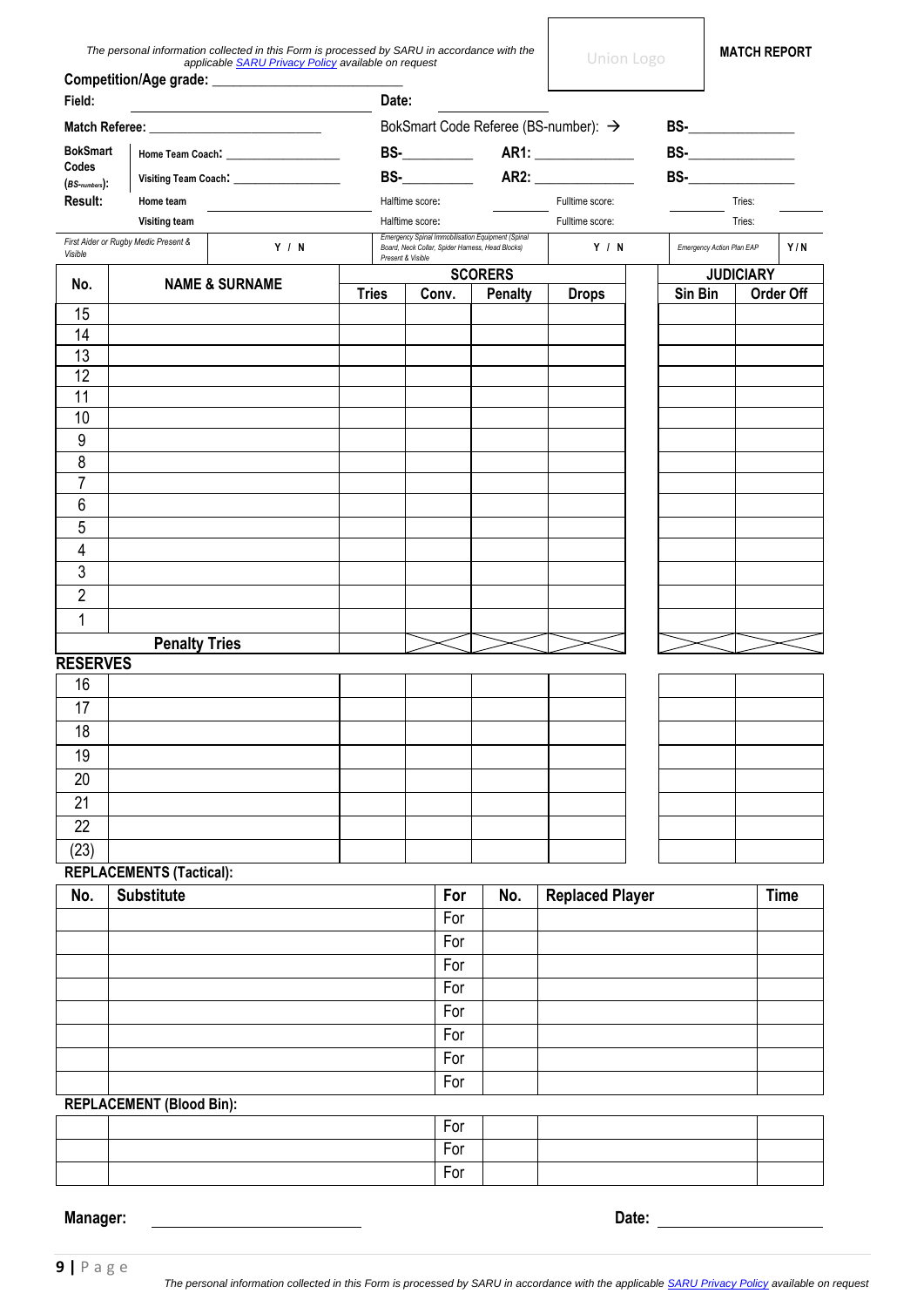## **5.TEAM SHEET FORMAT FOR MATCH DAY CONTROLS**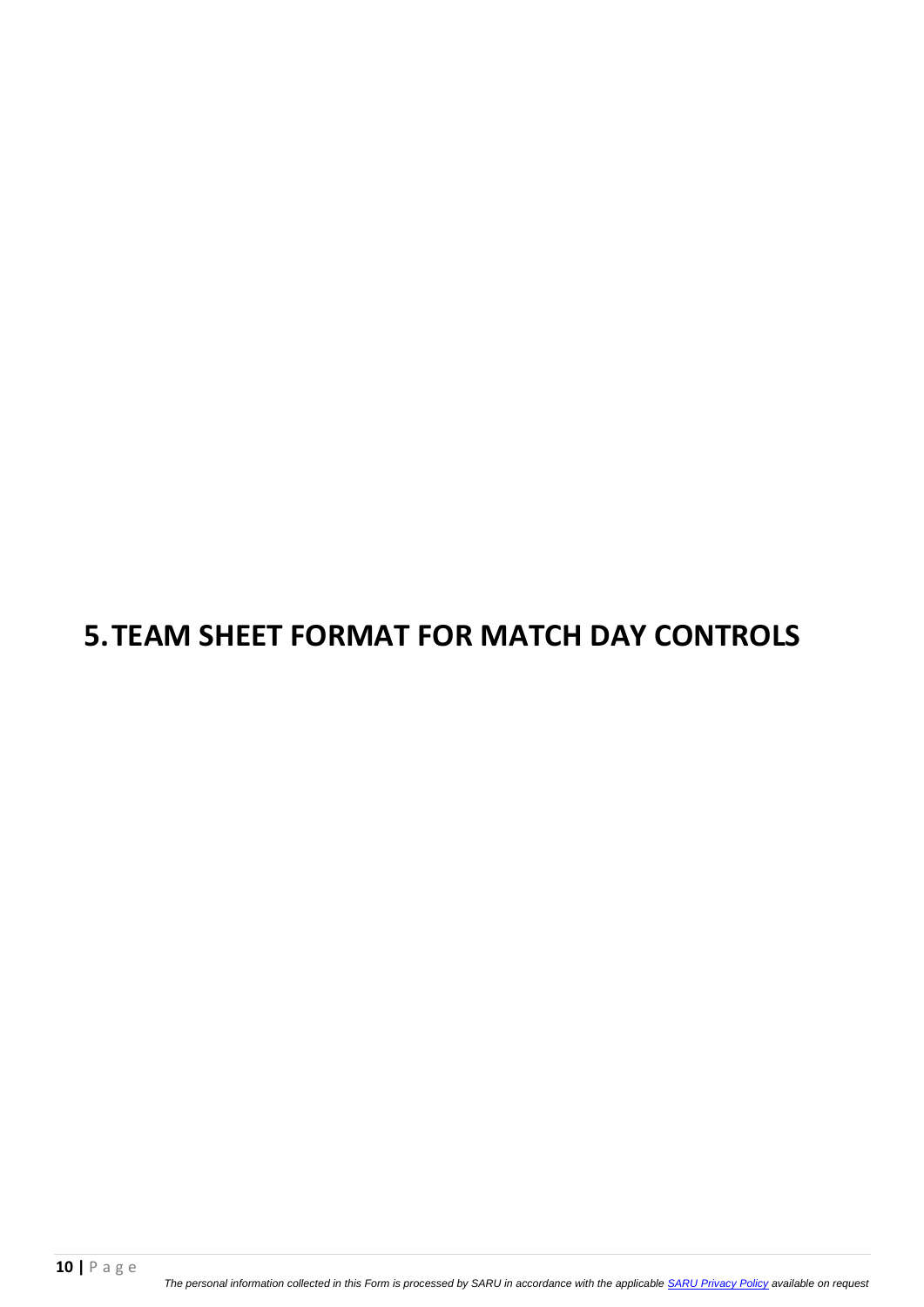# **SOUTH AFRICAN RUGBY UNION - TEAM SHEET**



*(This team sheet must be completed by the Team Manager and handed to the Officiating Referee at least 1 hour (sixty minutes) before the start (kick-off time) of the match concerned – Coach 1 (Head coach) and Coach 2 (Assistant Coach) are for the same team; both teams have to submit team sheets!)* 

|                         | <b>COMPETITION/AGE GRADE:</b>      |                                                                                                                                                                                                                                               |                       |                                    |                                                                                   |                                              |             |          |  |
|-------------------------|------------------------------------|-----------------------------------------------------------------------------------------------------------------------------------------------------------------------------------------------------------------------------------------------|-----------------------|------------------------------------|-----------------------------------------------------------------------------------|----------------------------------------------|-------------|----------|--|
| TEAM:                   |                                    |                                                                                                                                                                                                                                               | <b>OPPOSING TEAM:</b> |                                    |                                                                                   |                                              |             |          |  |
|                         | TEAM COACH 1 (name):               |                                                                                                                                                                                                                                               |                       | TEAM COACH 2 (name):               |                                                                                   |                                              |             |          |  |
|                         | BokSmart (BS) No. COACH 1:         | BS-                                                                                                                                                                                                                                           |                       | BokSmart (BS) No. COACH 2:         | BS-                                                                               |                                              |             |          |  |
|                         | <b>MATCH REFEREE (name):</b>       |                                                                                                                                                                                                                                               |                       | BokSmart (BS) No. Referee:         | BS-                                                                               |                                              |             |          |  |
|                         | Assistant Referee 1 (where appl.): | BS-                                                                                                                                                                                                                                           |                       | Assistant Referee 2 (where appl.): | BS-                                                                               |                                              |             |          |  |
| <b>VENUE:</b>           |                                    |                                                                                                                                                                                                                                               |                       |                                    |                                                                                   |                                              |             |          |  |
| DAY:                    |                                    |                                                                                                                                                                                                                                               | TIME:                 |                                    | DATE:                                                                             |                                              |             |          |  |
|                         |                                    |                                                                                                                                                                                                                                               |                       |                                    |                                                                                   |                                              |             |          |  |
| <u>TEAM LIST</u>        |                                    | <b>Initials &amp; Surname</b>                                                                                                                                                                                                                 | Name                  |                                    | Player Reg # Suspected/Confirmed<br><b>Concussion?</b><br><b>Only note if YES</b> | $DOB = Date$ of Birth<br>DD / MM/ YYYY (YRS) | DOB (& Age) |          |  |
| 15                      | <b>Full back</b>                   |                                                                                                                                                                                                                                               |                       |                                    |                                                                                   | $\prime$                                     | $\prime$    |          |  |
| 14                      | <b>Right wing</b>                  |                                                                                                                                                                                                                                               |                       |                                    |                                                                                   | $\sqrt{2}$                                   | $\prime$    |          |  |
| 13                      | <b>Right centre</b>                |                                                                                                                                                                                                                                               |                       |                                    |                                                                                   | $\prime$                                     | $\prime$    |          |  |
| 12                      | Left centre                        |                                                                                                                                                                                                                                               |                       |                                    |                                                                                   | $\prime$                                     | $\prime$    |          |  |
| 11                      | Left wing                          |                                                                                                                                                                                                                                               |                       |                                    |                                                                                   | $\prime$                                     | $\prime$    |          |  |
| 10                      | Fly half                           |                                                                                                                                                                                                                                               |                       |                                    |                                                                                   | $\prime$                                     | $\prime$    |          |  |
| $\boldsymbol{9}$        | <b>Scrum half</b>                  |                                                                                                                                                                                                                                               |                       |                                    |                                                                                   | $\prime$                                     | $\prime$    |          |  |
| 8                       | Number eight                       |                                                                                                                                                                                                                                               |                       |                                    |                                                                                   | $\sqrt{2}$                                   | $\sqrt{ }$  |          |  |
| $\overline{\mathbf{r}}$ | <b>Right flanker</b>               |                                                                                                                                                                                                                                               |                       |                                    |                                                                                   | $\prime$                                     | $\prime$    |          |  |
| 6                       | Left flanker                       |                                                                                                                                                                                                                                               |                       |                                    |                                                                                   | $\sqrt{2}$                                   | $\prime$    |          |  |
| ${\bf 5}$               | <b>Right lock</b>                  |                                                                                                                                                                                                                                               |                       |                                    |                                                                                   | $\sqrt{2}$                                   | $\prime$    |          |  |
| 4                       | Left lock                          |                                                                                                                                                                                                                                               |                       |                                    |                                                                                   | $\prime$                                     | $\prime$    |          |  |
| 3                       | <b>Tight head prop</b>             |                                                                                                                                                                                                                                               |                       |                                    |                                                                                   | $\prime$                                     | $\prime$    |          |  |
| $\overline{\mathbf{2}}$ | Hooker                             |                                                                                                                                                                                                                                               |                       |                                    |                                                                                   | $\prime$                                     | $\sqrt{2}$  |          |  |
| $\mathbf{1}$            | Loose head prop                    |                                                                                                                                                                                                                                               |                       |                                    |                                                                                   | $\prime$                                     | $\prime$    |          |  |
|                         |                                    | REPLACEMENTS (Manager to provide positions; bear in mind that there has to be at least one (1) prop and one (1) hooker on the bench, but for U19<br>teams and younger an additional prop on the bench is compulsory for squads of 22 players) |                       |                                    |                                                                                   |                                              |             |          |  |
| 16                      | Hooker                             |                                                                                                                                                                                                                                               |                       |                                    |                                                                                   | $\sqrt{ }$                                   | $\sqrt{2}$  |          |  |
| 17                      | Prop                               |                                                                                                                                                                                                                                               |                       |                                    |                                                                                   | $\prime$                                     | $\sqrt{ }$  |          |  |
| 18                      |                                    |                                                                                                                                                                                                                                               |                       |                                    |                                                                                   | $\prime$                                     | $\prime$    |          |  |
| 19                      |                                    |                                                                                                                                                                                                                                               |                       |                                    |                                                                                   | $\sqrt{2}$                                   | $\sqrt{2}$  |          |  |
| 20                      |                                    |                                                                                                                                                                                                                                               |                       |                                    |                                                                                   | $\prime$                                     | $\prime$    |          |  |
| 21                      |                                    |                                                                                                                                                                                                                                               |                       |                                    |                                                                                   | $\prime$                                     | $\sqrt{2}$  | $\left($ |  |
| 22                      |                                    |                                                                                                                                                                                                                                               |                       |                                    |                                                                                   | $\sqrt{2}$                                   | $\sqrt{2}$  | (        |  |
|                         |                                    | I hereby certify that the above information is correct:                                                                                                                                                                                       |                       |                                    |                                                                                   |                                              |             |          |  |
|                         | <b>Team Manager:</b>               | <b>Please Print</b>                                                                                                                                                                                                                           |                       | <b>Mobile Number:</b>              |                                                                                   |                                              |             |          |  |

**Medical Doctor:**

**Please Print** 

 **Please Print** 

**Physiotherapist:**

**Signed by Team Manager:**

*The personal information collected in this Form is processed by SARU in accordance with the applicabl[e SARU Privacy Policy](https://www.springboks.rugby/general/privacy-policy-updated-2021/) available on request*

**Date:**

**HPCSA Number:** MD-

**HPCSA Number:** PT-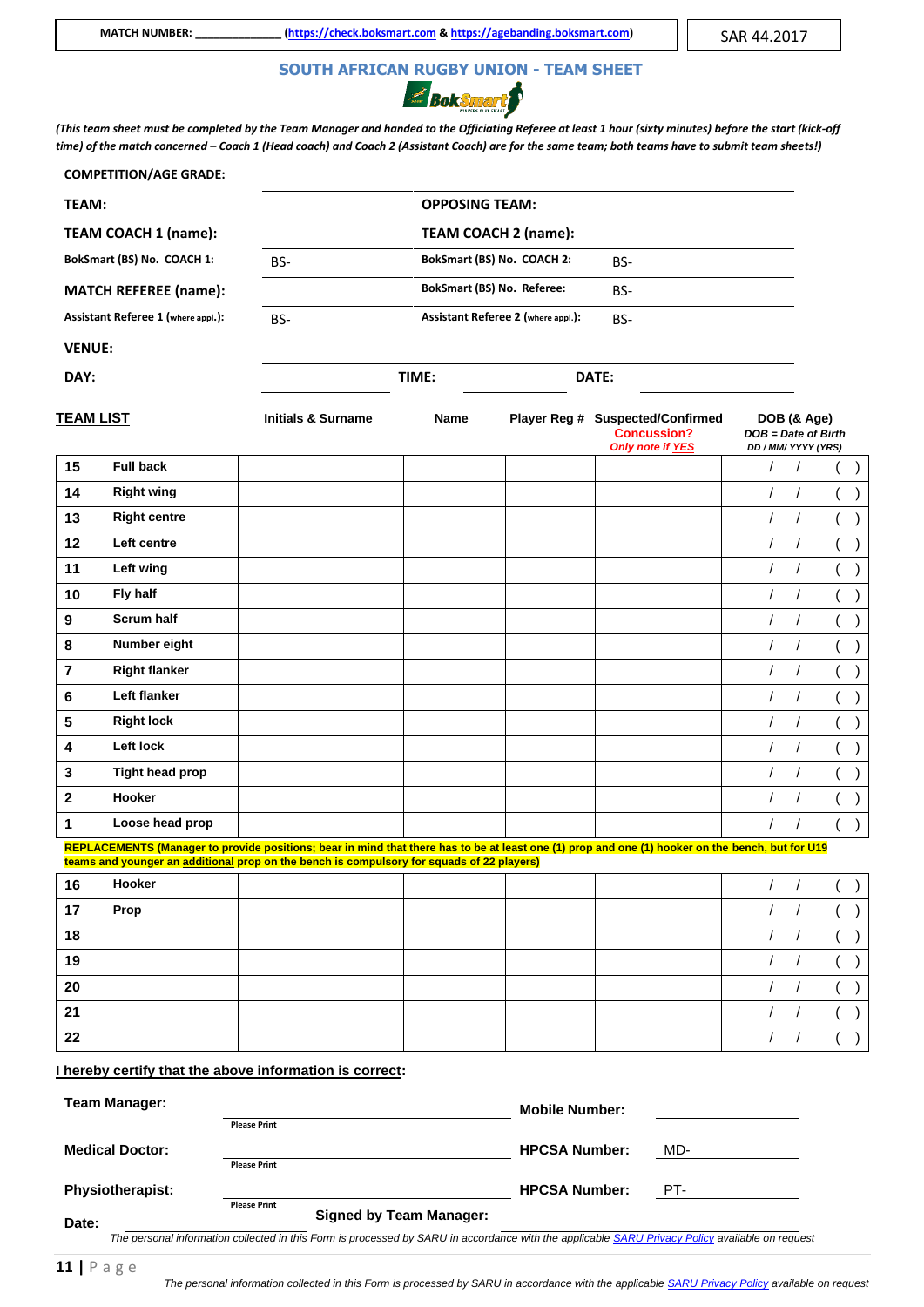# **SOUTH AFRICAN RUGBY UNION - TEAM SHEET**



*(This team sheet must be completed by the Team Manager and handed to the Officiating Referee at least 1 hour (sixty minutes) before the start (kick-off time) of the match concerned – Coach 1 (Head coach) and Coach 2 (Assistant Coach) are for the same team; both teams have to submit team sheets!)* 

|                  | <b>COMPETITION/AGE GRADE:</b>      |                                                                                                                                              |                       |                                    |                                                                            |                                                           |            |  |
|------------------|------------------------------------|----------------------------------------------------------------------------------------------------------------------------------------------|-----------------------|------------------------------------|----------------------------------------------------------------------------|-----------------------------------------------------------|------------|--|
| TEAM:            |                                    |                                                                                                                                              | <b>OPPOSING TEAM:</b> |                                    |                                                                            |                                                           |            |  |
|                  | TEAM COACH 1 (name):               |                                                                                                                                              |                       | TEAM COACH 2 (name):               |                                                                            |                                                           |            |  |
|                  | BokSmart (BS) No. COACH 1:         | BS-                                                                                                                                          |                       | BokSmart (BS) No. COACH 2:         | BS-                                                                        |                                                           |            |  |
|                  | <b>MATCH REFEREE (name):</b>       |                                                                                                                                              |                       | BokSmart (BS) No. Referee:         | BS-                                                                        |                                                           |            |  |
|                  | Assistant Referee 1 (where appl.): | BS-                                                                                                                                          |                       | Assistant Referee 2 (where appl.): | BS-                                                                        |                                                           |            |  |
| <b>VENUE:</b>    |                                    |                                                                                                                                              |                       |                                    |                                                                            |                                                           |            |  |
| DAY:             |                                    |                                                                                                                                              | TIME:                 |                                    | DATE:                                                                      |                                                           |            |  |
|                  |                                    |                                                                                                                                              |                       |                                    |                                                                            |                                                           |            |  |
| <u>TEAM LIST</u> |                                    | <b>Initials &amp; Surname</b>                                                                                                                | Name                  |                                    | Player Reg # Suspected/Confirmed<br><b>Concussion?</b><br>Only note if YES | DOB (& Age)<br>DOB = Date of Birth<br>DD / MM/ YYYY (YRS) |            |  |
| 15               | <b>Full back</b>                   |                                                                                                                                              |                       |                                    |                                                                            | $\prime$                                                  | $\sqrt{2}$ |  |
| 14               | <b>Right wing</b>                  |                                                                                                                                              |                       |                                    |                                                                            | $\sqrt{2}$                                                | $\sqrt{ }$ |  |
| 13               | <b>Right centre</b>                |                                                                                                                                              |                       |                                    |                                                                            | $\prime$                                                  | $\sqrt{ }$ |  |
| 12               | Left centre                        |                                                                                                                                              |                       |                                    |                                                                            | $\sqrt{2}$                                                | $\prime$   |  |
| 11               | Left wing                          |                                                                                                                                              |                       |                                    |                                                                            | $\sqrt{2}$                                                | $\prime$   |  |
| 10               | Fly half                           |                                                                                                                                              |                       |                                    |                                                                            | $\sqrt{2}$                                                | $\prime$   |  |
| $\boldsymbol{9}$ | <b>Scrum half</b>                  |                                                                                                                                              |                       |                                    |                                                                            | $\prime$                                                  | $\prime$   |  |
| 8                | Number eight                       |                                                                                                                                              |                       |                                    |                                                                            | $\sqrt{2}$                                                | $\sqrt{ }$ |  |
| $\overline{7}$   | <b>Right flanker</b>               |                                                                                                                                              |                       |                                    |                                                                            | $\prime$                                                  | $\prime$   |  |
| $\bf 6$          | Left flanker                       |                                                                                                                                              |                       |                                    |                                                                            | $\prime$                                                  | $\prime$   |  |
| $5\phantom{.0}$  | <b>Right lock</b>                  |                                                                                                                                              |                       |                                    |                                                                            | $\sqrt{2}$                                                | $\prime$   |  |
| 4                | Left lock                          |                                                                                                                                              |                       |                                    |                                                                            | $\prime$                                                  | $\prime$   |  |
| 3                | <b>Tight head prop</b>             |                                                                                                                                              |                       |                                    |                                                                            | $\sqrt{2}$                                                | $\prime$   |  |
| $\mathbf{2}$     | Hooker                             |                                                                                                                                              |                       |                                    |                                                                            | $\prime$                                                  | $\prime$   |  |
| 1                | Loose head prop                    |                                                                                                                                              |                       |                                    |                                                                            | $\prime$                                                  | $\prime$   |  |
| players)         |                                    | REPLACEMENTS (Manager to provide positions, bear in mind that there has to be two (2) props and one (1) hooker on the bench for squads of 23 |                       |                                    |                                                                            |                                                           |            |  |
| 16               | Hooker                             |                                                                                                                                              |                       |                                    |                                                                            | $\prime$                                                  | $\sqrt{2}$ |  |
| 17               | Prop                               |                                                                                                                                              |                       |                                    |                                                                            | $\sqrt{2}$                                                | $\prime$   |  |
| 18               | Prop                               |                                                                                                                                              |                       |                                    |                                                                            | $\prime$                                                  | $\prime$   |  |
| 19               |                                    |                                                                                                                                              |                       |                                    |                                                                            | $\prime$                                                  | $\prime$   |  |
| 20               |                                    |                                                                                                                                              |                       |                                    |                                                                            | $\prime$                                                  | $\sqrt{2}$ |  |
| 21               |                                    |                                                                                                                                              |                       |                                    |                                                                            | $\sqrt{2}$                                                | $\prime$   |  |
| 22               |                                    |                                                                                                                                              |                       |                                    |                                                                            | $\sqrt{2}$                                                | $\sqrt{ }$ |  |
| 23               |                                    |                                                                                                                                              |                       |                                    |                                                                            | $\sqrt{2}$                                                | $\sqrt{2}$ |  |
|                  |                                    | I hereby certify that the above information is correct:                                                                                      |                       |                                    |                                                                            |                                                           |            |  |
|                  | <b>Team Manager:</b>               |                                                                                                                                              |                       | Mahila Numbari                     |                                                                            |                                                           |            |  |

**Mobile Number: Medical Doctor: Please Print HPCSA Number:** MD-**Physiotherapist: Please Print HPCSA Number:** PT- **Please Print** 

**Date:**

**Signed by Team Manager:**

*The personal information collected in this Form is processed by SARU in accordance with the applicabl[e SARU Privacy Policy](https://www.springboks.rugby/general/privacy-policy-updated-2021/) available on request*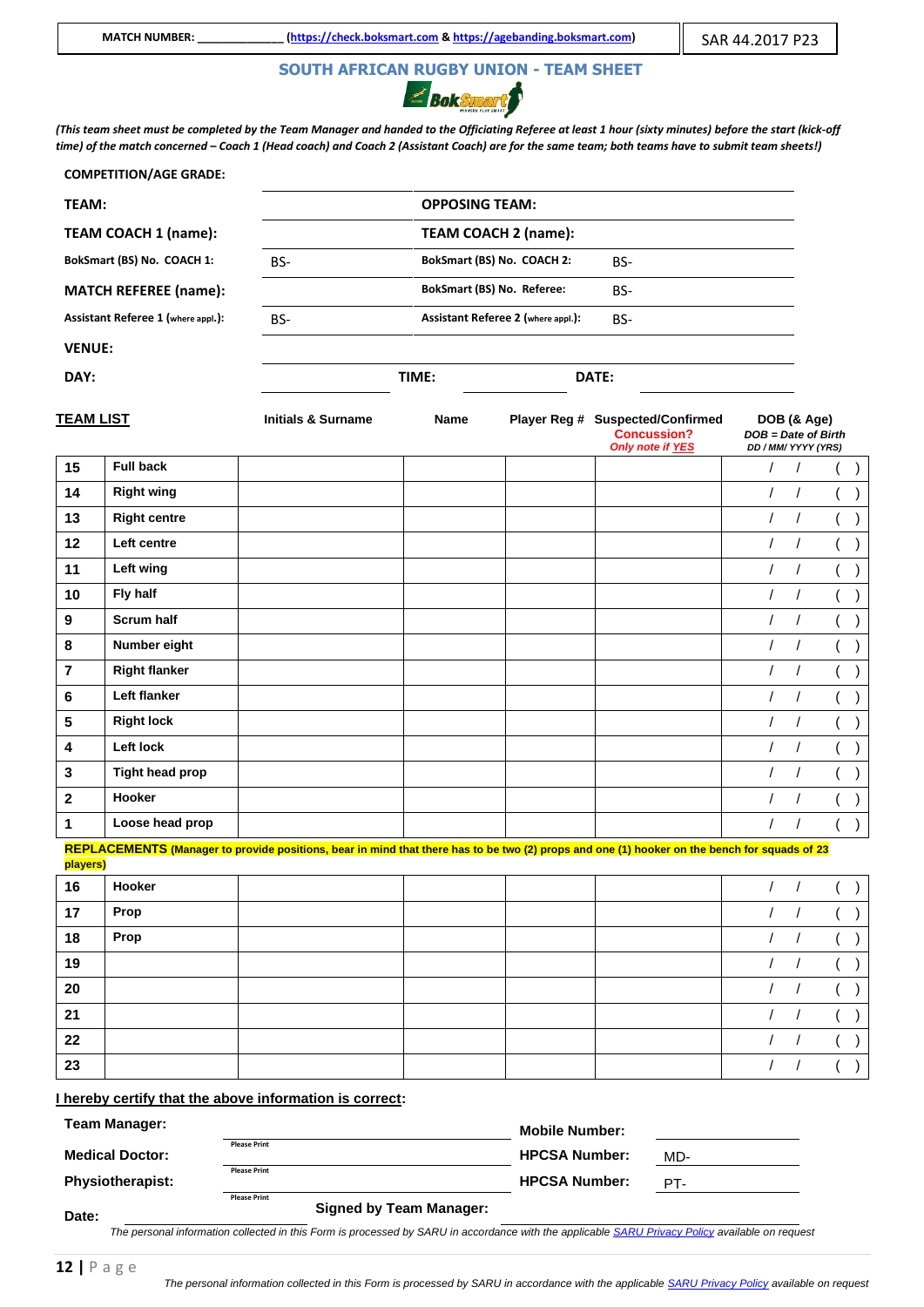### **SOUTH AFRICAN RUGBY UNION - TEAM SHEET SEVENS RUGBY MATCHES**

**Bok** Smart

*This team sheet must be completed by the Team Manager and handed to the Tournament Coordinator and/or Officiating Referee at least 1 hour (sixty minutes) before the start (kick-off time) of the match concerned – Coach 1 (Head coach) and Coach 2 (Assistant Coach) are for the same team; both teams have to submit team sheets! The Tournament Coordinator in certain instances must provide the Referee and Assistant Referee detail, Time, and opposing Team information.* 

#### **COMPETITION/AGE GRADE:**

| <b>TEAM:</b>                       |     | <b>OPPOSING TEAM:</b>              |       |
|------------------------------------|-----|------------------------------------|-------|
| TEAM COACH 1 (name):               |     | <b>TEAM COACH 2 (name):</b>        |       |
| BokSmart (BS) No. COACH 1:         | BS- | BokSmart (BS) No. COACH 2:         | BS-   |
| <b>MATCH REFEREE (name):</b>       |     | <b>BokSmart (BS) No. Referee:</b>  | BS-   |
| Assistant Referee 1 (where appl.): | BS- | Assistant Referee 2 (where appl.): | BS-   |
| <b>VENUE:</b>                      |     |                                    |       |
| DAY:                               |     | TIME:                              | DATE: |
|                                    |     |                                    |       |

|   | <b>TEAM LIST</b>             | <b>Initials &amp; Surname</b> | <b>Name</b> | Player Reg # | <b>Suspected/Confirmed</b><br><b>Concussion?</b><br><b>Only note if YES</b> | DOB (& Age)<br>$DOB = Date$ of Birth<br>DD / MM/ YYYY (YRS) |  |
|---|------------------------------|-------------------------------|-------------|--------------|-----------------------------------------------------------------------------|-------------------------------------------------------------|--|
|   | Wing (Backline)              |                               |             |              |                                                                             |                                                             |  |
| 6 | <b>Centre (Backline)</b>     |                               |             |              |                                                                             |                                                             |  |
| 5 | <b>Play maker (Backline)</b> |                               |             |              |                                                                             |                                                             |  |
| 4 | <b>Sweeper (Backline)</b>    |                               |             |              |                                                                             |                                                             |  |
| 3 | Tight head prop              |                               |             |              |                                                                             |                                                             |  |
| 2 | Hooker                       |                               |             |              |                                                                             |                                                             |  |
|   | Loose head prop              |                               |             |              |                                                                             |                                                             |  |

*The SARU Regulations for Under-aged Rugby: Schools Rugby Age-Banding and SARU Regulations for Under-aged Rugby: Adult Rugby are also applicable to Sevens Rugby.*

*The 'Schedule B' Clearance at Schools Rugby for Front Row players, and Clauses 2, 3 and 4 of the Under-age Clearance for Adult Rugby Front Row players, do however not apply to Sevens Rugby.*

*These particular Clauses pertain to traditional 15-a-side Rugby Front Rows who compete in full pack scrum contests. The scrum contest and Front Row players in Sevens Rugby are not considered in the same light as traditional Front Row players in 15-a-side rugby.*

Where the Schools Rugby Age-Banding regulations apply to a suitable under-aged player in Sevens Rugby, the coach must complete and submit the *appropriate 'Schedule A' form to their respective Provincial Rugby Union, and this must be signed off by ALL responsible parties, before the player will be allowed to participate.*

Where the Adult Under-aged rugby regulations apply to a suitable under-aged player in Sevens Rugby as set out in Clause 1 of the regulations, then *these players have to be nominated into the process by the involved Provincial Rugby Union, and have to undergo the appropriate Clause 5 clearance process stipulated in the SARU Under-aged Rugby regulations for Adult Rugby.*

*These signed off forms and official notice of clearance MUST accompany the player at every Tournament or Match they wish to participate in, or they will be denied participation.*

| 8  | Hooker                               |  |  |  |  |
|----|--------------------------------------|--|--|--|--|
| 9  | Prop                                 |  |  |  |  |
| 10 | <b>Utility</b><br>(Forward/Backline) |  |  |  |  |
| 11 | <b>Centre (Backline)</b>             |  |  |  |  |
| 12 | <b>Wing (Backline)</b>               |  |  |  |  |

#### **I hereby certify that the above information is correct:**

| <b>Team Manager:</b>    |                     |                                | <b>Mobile Number:</b> |     |
|-------------------------|---------------------|--------------------------------|-----------------------|-----|
| <b>Medical Doctor:</b>  | <b>Please Print</b> |                                | <b>HPCSA Number:</b>  | MD- |
| <b>Physiotherapist:</b> | <b>Please Print</b> |                                | <b>HPCSA Number:</b>  | PT- |
| Date:                   | <b>Please Print</b> | <b>Signed by Team Manager:</b> |                       |     |

*The personal information collected in this Form is processed by SARU in accordance with the applicabl[e SARU Privacy Policy](https://www.springboks.rugby/general/privacy-policy-updated-2021/) available on request*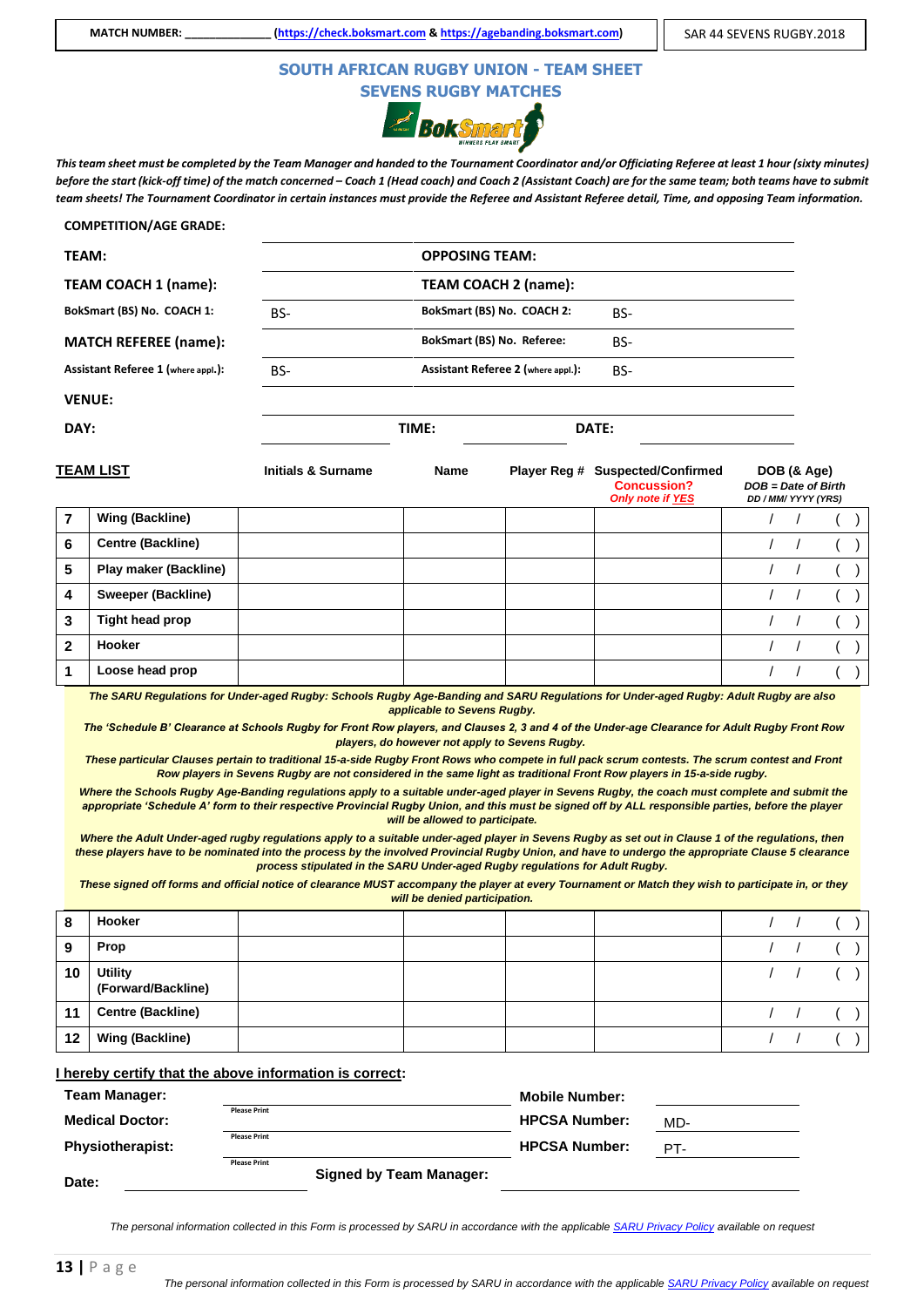## **6.MATCH DAY CONTROL SCHEDULE FOR HOME VENUE**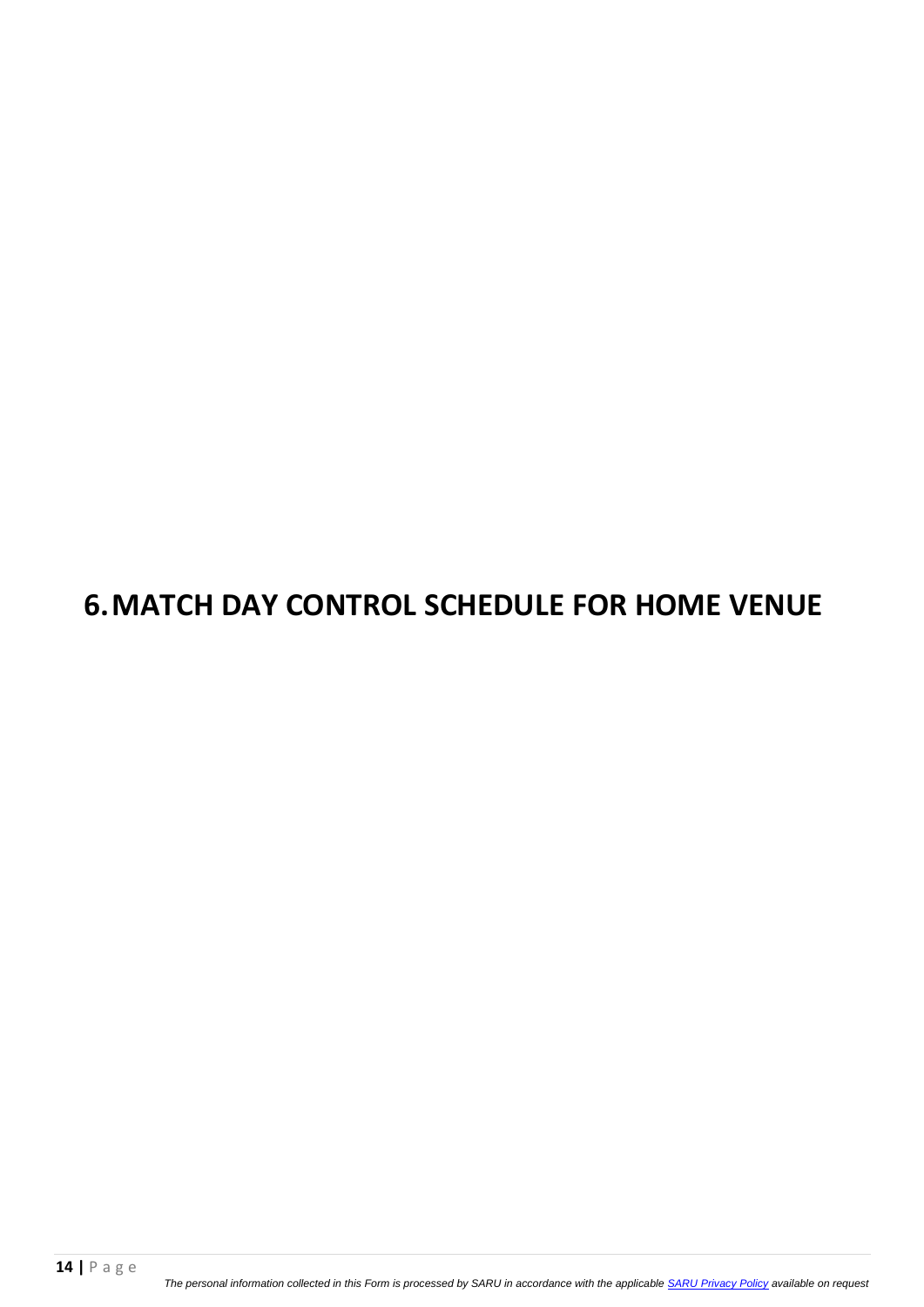*VENUE***:**

TIME: **D** 

| ΑT<br>נ |  |
|---------|--|
|         |  |

|                                                             | <b>MATCH NUMBER:</b>           |                                                                                                                                                                                                                                     |                                                                                                                                                                                                                                    |                                                                                                      |                       | (https://check.boksmart.com & https://agebanding.boksmart.com) |                      |
|-------------------------------------------------------------|--------------------------------|-------------------------------------------------------------------------------------------------------------------------------------------------------------------------------------------------------------------------------------|------------------------------------------------------------------------------------------------------------------------------------------------------------------------------------------------------------------------------------|------------------------------------------------------------------------------------------------------|-----------------------|----------------------------------------------------------------|----------------------|
| Field:                                                      |                                |                                                                                                                                                                                                                                     | Competition/                                                                                                                                                                                                                       |                                                                                                      |                       |                                                                |                      |
|                                                             |                                |                                                                                                                                                                                                                                     | Age Grade:<br><b>VS OPPOSING TEAM:</b>                                                                                                                                                                                             |                                                                                                      |                       |                                                                |                      |
| <b>HOME TEAM:</b><br><b>Match Referee:</b>                  |                                |                                                                                                                                                                                                                                     |                                                                                                                                                                                                                                    |                                                                                                      |                       |                                                                |                      |
|                                                             |                                |                                                                                                                                                                                                                                     |                                                                                                                                                                                                                                    | BokSmart Code Referee (BS-number): $\rightarrow$                                                     |                       |                                                                | BS- $\qquad \qquad$  |
| <b>BokSmart</b>                                             | Home Team<br>Coach:            |                                                                                                                                                                                                                                     | $BS-$                                                                                                                                                                                                                              |                                                                                                      |                       |                                                                | BS-________________  |
| Codes                                                       | <b>Visiting Team</b>           |                                                                                                                                                                                                                                     |                                                                                                                                                                                                                                    |                                                                                                      |                       |                                                                |                      |
| $(BS-numbers):$                                             | Coach:                         |                                                                                                                                                                                                                                     | <b>BS-</b>                                                                                                                                                                                                                         |                                                                                                      | AR2:                  |                                                                | <b>BS-</b> _________ |
| $\bullet$<br>First Aider or Rugby Medic                     |                                | Note: Only control for Assistant Referees (AR) when they are available, and applicable!                                                                                                                                             |                                                                                                                                                                                                                                    | Emergency Spinal Immobilisation Equipment                                                            |                       |                                                                |                      |
| Present & Visible                                           |                                | Y / N                                                                                                                                                                                                                               | <b>Blocks) Present &amp; Visible</b>                                                                                                                                                                                               | (Spinal Board, Neck Collar, Spider Harness, Head                                                     | Y / N                 | <b>Emergency Action Plan EAP</b>                               | Y / N                |
| <b>Field Safety Inspection</b>                              |                                | Y/N                                                                                                                                                                                                                                 | player ages                                                                                                                                                                                                                        | Team Sheets checked and reviewed for correct                                                         | Y/N                   | Crowd Control checked                                          | Y / N                |
| <b>Assistant Coach</b>                                      |                                |                                                                                                                                                                                                                                     |                                                                                                                                                                                                                                    | <b>Assistant Coach</b>                                                                               |                       |                                                                |                      |
| (home team):                                                |                                |                                                                                                                                                                                                                                     |                                                                                                                                                                                                                                    | (opposing team):                                                                                     |                       |                                                                |                      |
| BokSmart (BS) No.                                           |                                | BS-                                                                                                                                                                                                                                 |                                                                                                                                                                                                                                    | BokSmart (BS) No.                                                                                    |                       | BS-                                                            |                      |
|                                                             |                                | Entered the field of play during the match (for documenting                                                                                                                                                                         |                                                                                                                                                                                                                                    | Home team coach                                                                                      |                       | Y or N                                                         |                      |
| after the match):                                           |                                |                                                                                                                                                                                                                                     |                                                                                                                                                                                                                                    | Visiting team coach                                                                                  |                       | Y or N                                                         |                      |
|                                                             |                                |                                                                                                                                                                                                                                     |                                                                                                                                                                                                                                    | <b>Assistant Coach Home team</b>                                                                     | Y or N                |                                                                |                      |
|                                                             |                                |                                                                                                                                                                                                                                     |                                                                                                                                                                                                                                    | <b>Assistant Coach Visiting team</b>                                                                 |                       | Y or N                                                         |                      |
|                                                             |                                |                                                                                                                                                                                                                                     |                                                                                                                                                                                                                                    |                                                                                                      |                       |                                                                |                      |
|                                                             |                                | <b>MATCH NUMBER:</b> And the state of the state of the state of the state of the state of the state of the state of the state of the state of the state of the state of the state of the state of the state of the state of the sta |                                                                                                                                                                                                                                    |                                                                                                      |                       | (https://check.boksmart.com & https://agebanding.boksmart.com) |                      |
| Field:                                                      |                                |                                                                                                                                                                                                                                     | Competition/                                                                                                                                                                                                                       |                                                                                                      |                       |                                                                |                      |
|                                                             |                                |                                                                                                                                                                                                                                     | Age Grade:                                                                                                                                                                                                                         |                                                                                                      |                       |                                                                |                      |
| <b>HOME TEAM:</b>                                           |                                |                                                                                                                                                                                                                                     | <b>VS OPPOSING TEAM:</b>                                                                                                                                                                                                           |                                                                                                      |                       |                                                                |                      |
| <b>Match Referee:</b>                                       |                                |                                                                                                                                                                                                                                     |                                                                                                                                                                                                                                    | BokSmart Code Referee (BS-number): →                                                                 |                       | BS-                                                            |                      |
| <b>BokSmart</b>                                             | Home Team                      |                                                                                                                                                                                                                                     | <b>BS-</b> Production of the set of the set of the set of the set of the set of the set of the set of the set of the set of the set of the set of the set of the set of the set of the set of the set of the set of the set of the |                                                                                                      |                       |                                                                | <b>BS-</b>           |
| Codes                                                       | Coach:<br><b>Visiting Team</b> |                                                                                                                                                                                                                                     |                                                                                                                                                                                                                                    |                                                                                                      |                       |                                                                |                      |
| $(BS$ -numbers $):$                                         | Coach:                         |                                                                                                                                                                                                                                     | $BS-$                                                                                                                                                                                                                              |                                                                                                      |                       | AR2:                                                           |                      |
| $\bullet$                                                   |                                | Note: Only control for Assistant Referees (AR) when they are available, and applicable!                                                                                                                                             |                                                                                                                                                                                                                                    |                                                                                                      |                       |                                                                |                      |
| First Aider or Rugby Medic<br>Present & Visible             |                                | Y / N                                                                                                                                                                                                                               | <b>Blocks) Present &amp; Visible</b>                                                                                                                                                                                               | <b>Emergency Spinal Immobilisation Equipment</b><br>(Spinal Board, Neck Collar, Spider Harness, Head | Y / N                 | <b>Emergency Action Plan EAP</b>                               | Y / N                |
| Y / N<br><b>Field Safety Inspection</b>                     |                                | player ages                                                                                                                                                                                                                         | Team Sheets checked and reviewed for correct                                                                                                                                                                                       | Y / N                                                                                                | Crowd Control checked | Y / N                                                          |                      |
| <b>Assistant Coach</b>                                      |                                |                                                                                                                                                                                                                                     |                                                                                                                                                                                                                                    | <b>Assistant Coach</b>                                                                               |                       |                                                                |                      |
| (home team):                                                |                                |                                                                                                                                                                                                                                     |                                                                                                                                                                                                                                    | (opposing team):                                                                                     |                       |                                                                |                      |
| BokSmart (BS) No.<br>BS-                                    |                                |                                                                                                                                                                                                                                     | BokSmart (BS) No.<br>BS-                                                                                                                                                                                                           |                                                                                                      |                       |                                                                |                      |
| Entered the field of play during the match (for documenting |                                |                                                                                                                                                                                                                                     | Y or N<br>Home team coach                                                                                                                                                                                                          |                                                                                                      |                       |                                                                |                      |
| after the match):                                           |                                |                                                                                                                                                                                                                                     | Visiting team coach<br>Y or N                                                                                                                                                                                                      |                                                                                                      |                       |                                                                |                      |
|                                                             |                                |                                                                                                                                                                                                                                     |                                                                                                                                                                                                                                    | <b>Assistant Coach Home team</b>                                                                     |                       | Y or N                                                         |                      |
|                                                             |                                |                                                                                                                                                                                                                                     |                                                                                                                                                                                                                                    | <b>Assistant Coach Visiting team</b>                                                                 |                       | Y or N                                                         |                      |
|                                                             |                                |                                                                                                                                                                                                                                     |                                                                                                                                                                                                                                    | Other Non-Medical personnel (Specify<br>reason):                                                     |                       |                                                                |                      |
|                                                             |                                |                                                                                                                                                                                                                                     |                                                                                                                                                                                                                                    |                                                                                                      |                       |                                                                |                      |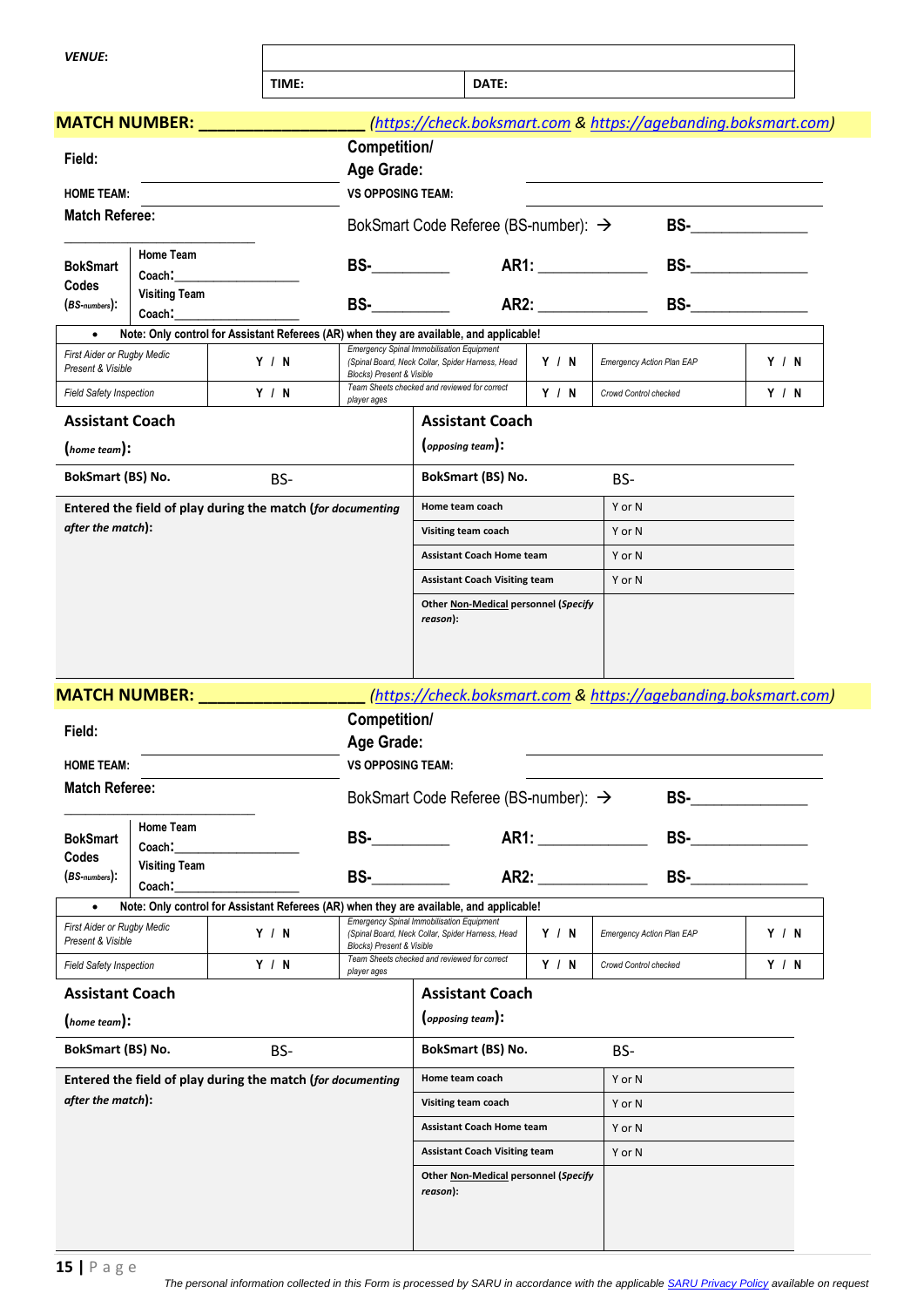## **7.ADDITIONAL SAFETY CONTROLS**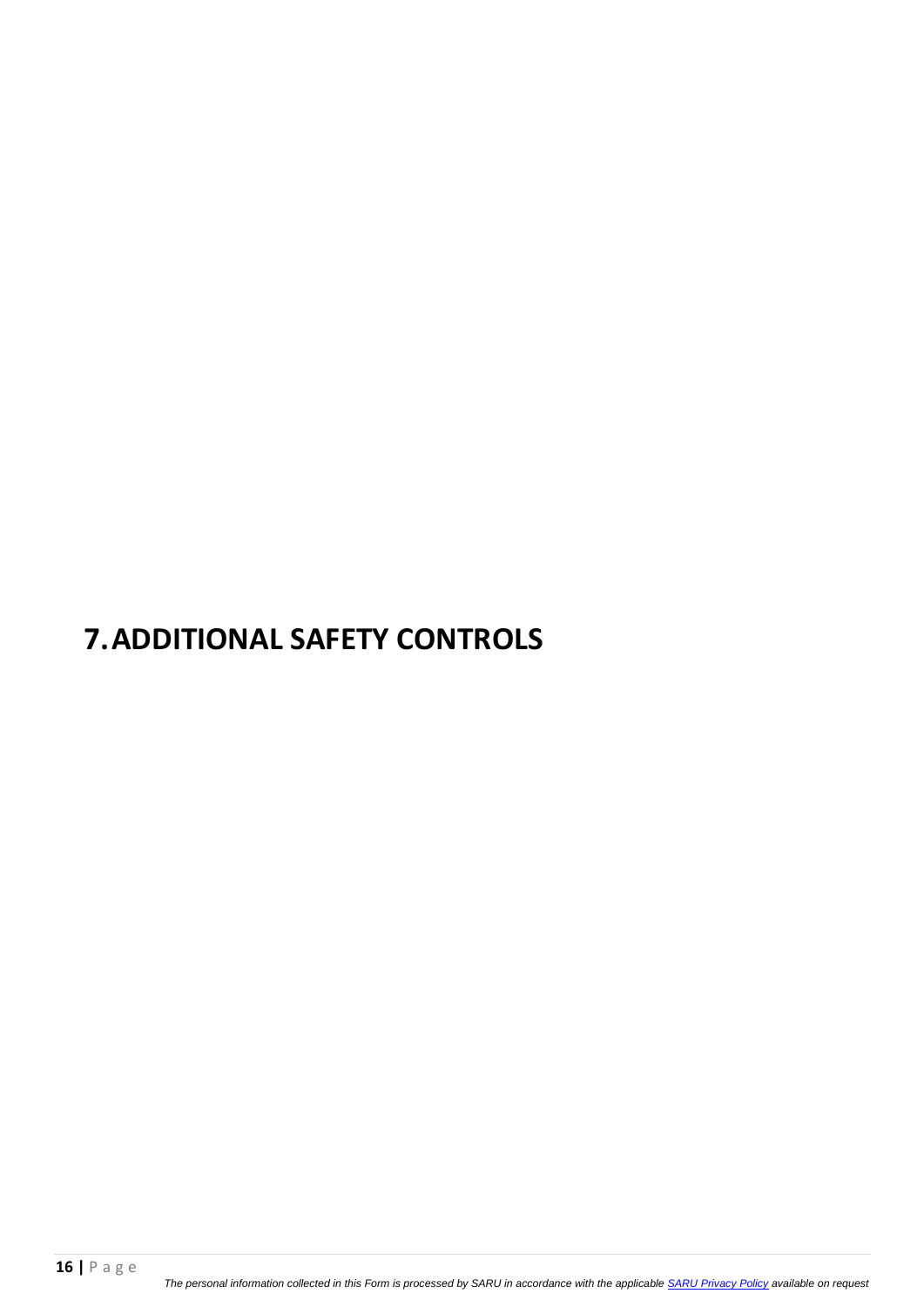| Does the Club, Rugby Body, or School have a<br>usable BokSmart aligned Emergency Action Plan<br>or EAP available, accessible, and visible for<br><b>MATCHES played at their HOME venue?</b> | Y / N |
|---------------------------------------------------------------------------------------------------------------------------------------------------------------------------------------------|-------|
| Comments/suggestions:                                                                                                                                                                       |       |
|                                                                                                                                                                                             |       |
|                                                                                                                                                                                             |       |
|                                                                                                                                                                                             |       |
|                                                                                                                                                                                             |       |
| Does the Club, Rugby Body, or School have a                                                                                                                                                 |       |
| usable BokSmart aligned Emergency Action Plan                                                                                                                                               |       |
| or EAP available, accessible, and visible for                                                                                                                                               | Y / N |
| <b>PRACTICES at their HOME venue?</b>                                                                                                                                                       |       |
|                                                                                                                                                                                             |       |
| Comments/suggestions:                                                                                                                                                                       |       |
|                                                                                                                                                                                             |       |
|                                                                                                                                                                                             |       |
|                                                                                                                                                                                             |       |
|                                                                                                                                                                                             |       |
| Does the Club, Rugby Body, or School have                                                                                                                                                   |       |
| sufficient record of performing Pre-Participation                                                                                                                                           | Y / N |
| <b>Examination or PPE screening on their players Pre-</b>                                                                                                                                   |       |
| season or any newly joining players?                                                                                                                                                        |       |
| Comments/suggestions:                                                                                                                                                                       |       |
|                                                                                                                                                                                             |       |
|                                                                                                                                                                                             |       |
|                                                                                                                                                                                             |       |
|                                                                                                                                                                                             |       |
| Does the Club, Rugby Body, or School keep                                                                                                                                                   |       |
| sufficient records of First Aid/Medical Support                                                                                                                                             | Y/N   |
| services at matches played at their HOME venue?                                                                                                                                             |       |
| Comments/suggestions:                                                                                                                                                                       |       |
|                                                                                                                                                                                             |       |
|                                                                                                                                                                                             |       |
|                                                                                                                                                                                             |       |
|                                                                                                                                                                                             |       |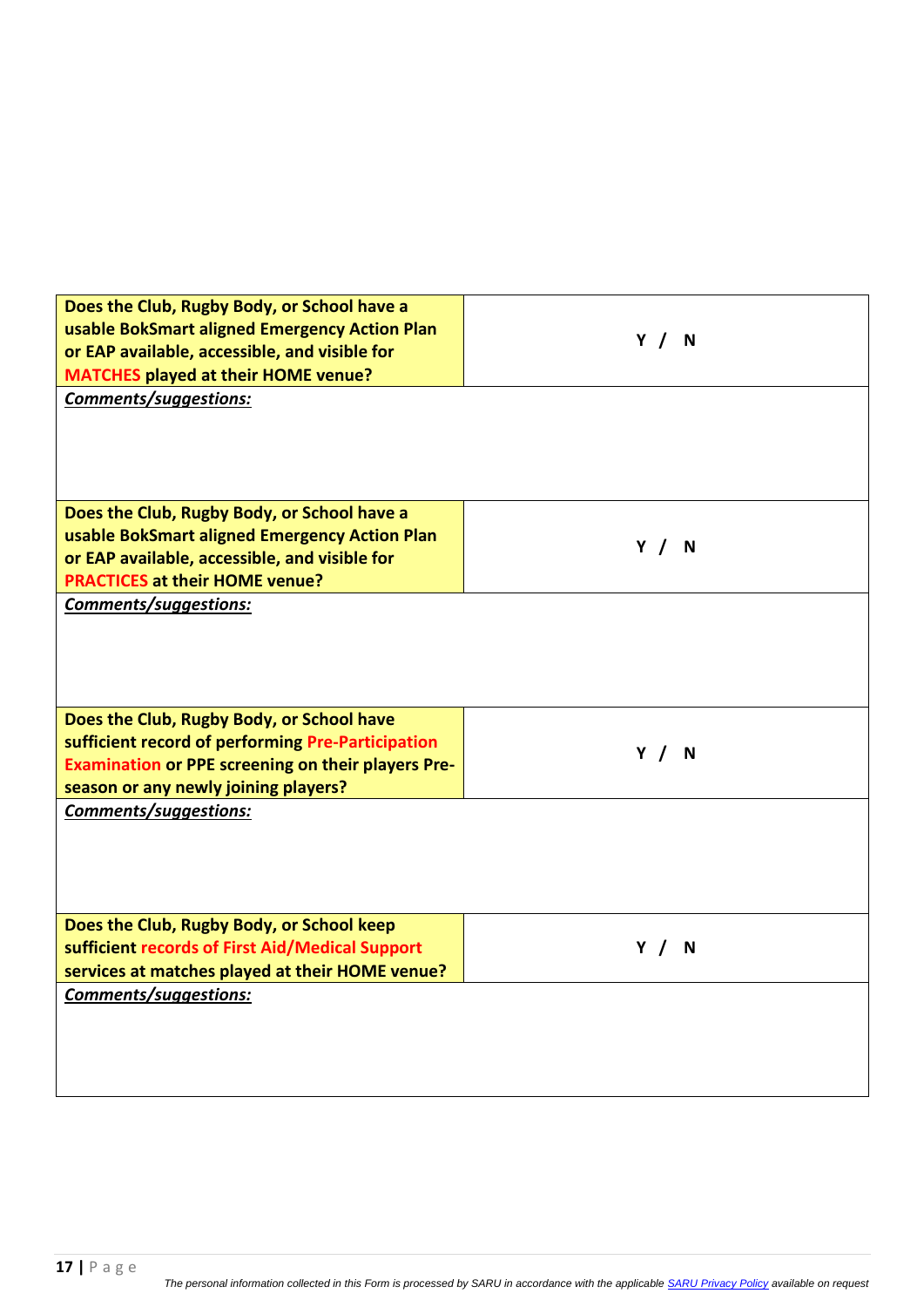## **8.UNION AND AUDITING REPRESENTATIVE DETAILS AND RECOMMENDATIONS**